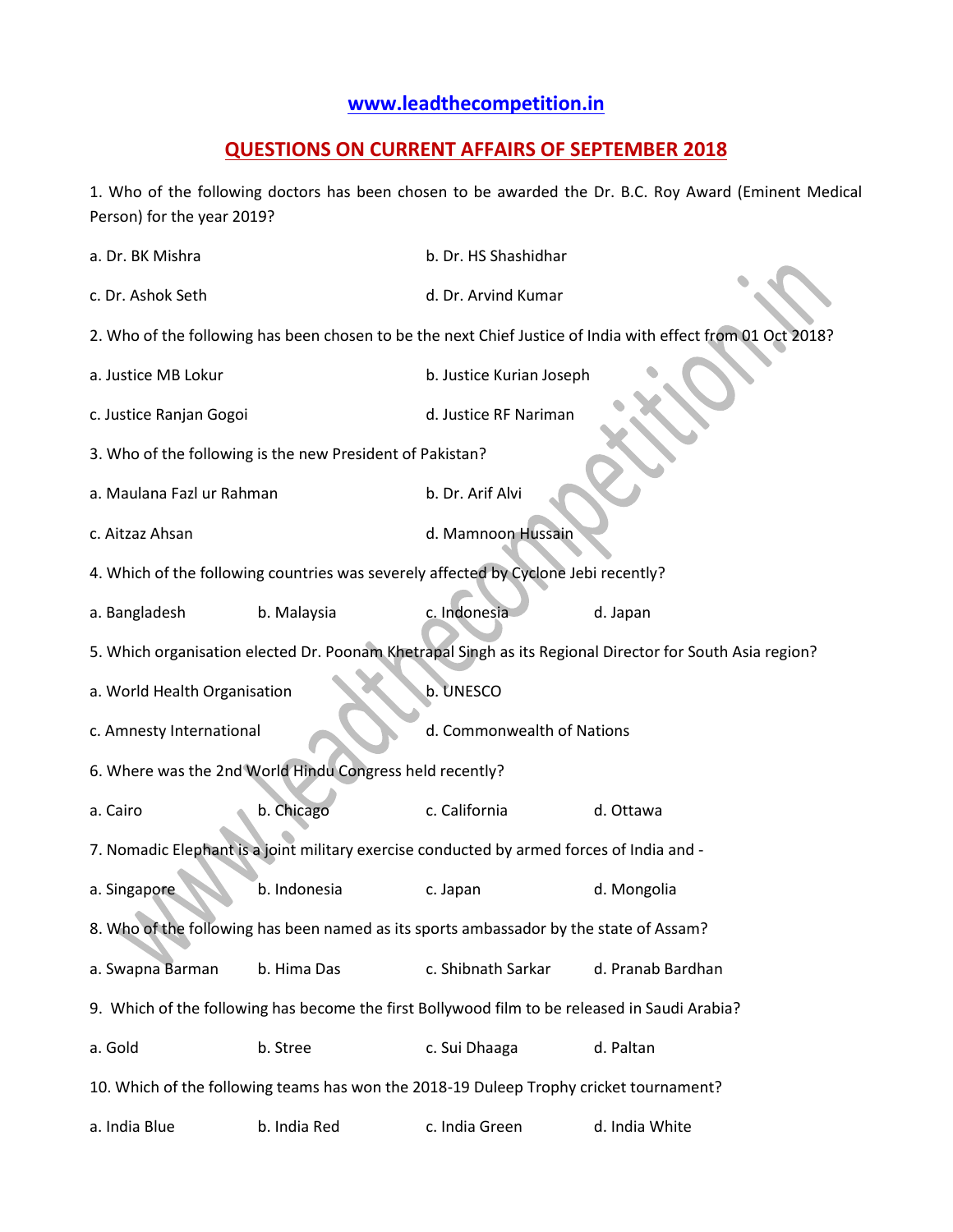11. Amitabh Chaudhary has been appointed as the CEO and MD of which of the following banks? a. Yes Bank b. ICICI Bank c. Axis Bank d. HDFC Bank 12. At which of the following places is the recommissioned nuclear reactor Apsara-U located? a. Rawatbhata b. Kakrapar c. Trombay d. Narora 13. Which of the following is not planned to be amalgamated with the other three public sector banks? a. Dena Bank b. Vijaya Bank c. Bank of Baroda d. Syndicate Bank 14. Cyclone-30, India's biggest cyclotron facility to produce radioisotopes vital for diagnosis and treatment of cancer which became operational recently is located in which of the following cities? a. Kolkata b. Mumbai c. Chennai d. New Delhi 15. Mrs. Anna Rajam Malhotra, who passed away recently was India's FIRST WOMANa. Doctor b. Airlines Pilot c. IAS Officer d. Journalist 16. Who of the following have been signed in as ambassadors of Skill India Mission? a. Anushka Sharma and Virat Kohli b. Anushka Sharma and Varun Dhawan c. Alia Bhatt and Varun Dhawan d. Alia Bhatt and Ranbir Kapoor 17. In which country has the world's first hydrogen-powered train been run recently? a. France b. China c. Germany d. Japan 18. Lewis Hamilton is associated with which of the following sports? a. Golf **b. Mountaineering c. Cycling d. Formula 1 Car Racing** 19. In which year was the Dakshin Bharat Hindi Prachar Sabha established? a. 1888 b. 1898 c. 1908 d. 1918 20. In which state was the Pakyong airport inaugurated by the Prime Minister Shri Narendra Modi? a. Sikkim b. Arunachal Pradesh b. Mizoram d. Nagaland 21. Fishing vessel Osiris which rescued Commander Abhilash Tomy of India Navy participating in the Golden Globe Race belonged to which country? a. United Kingdom b. France c. Spain d. USA 22. Of which country was Ibrahim Mohamed Solih elected the new President recently? a. Mauritius b. Madagascar c. Maldives d. Mali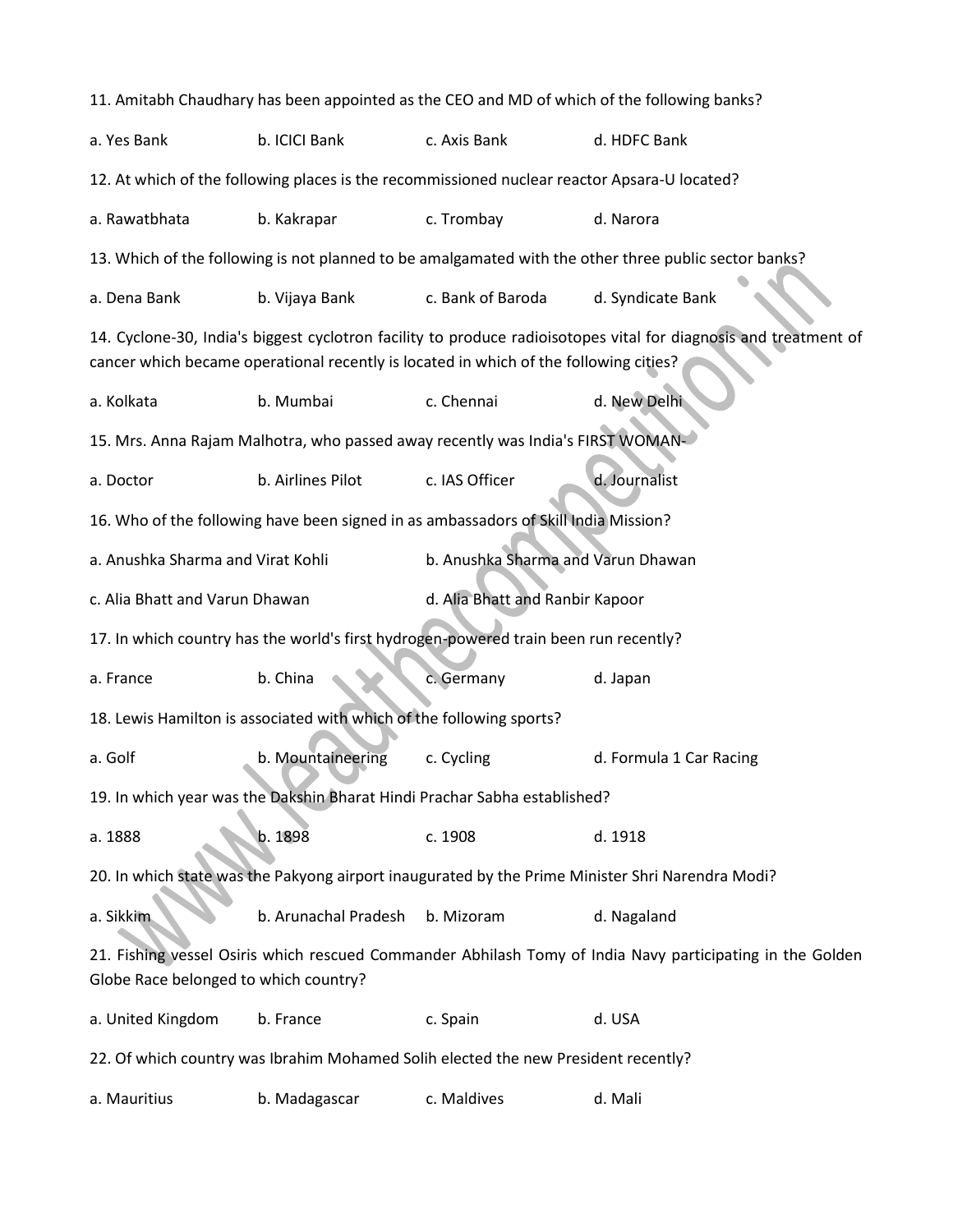23. Who of the following has won the Best FIFA Men's Player Award for 2018? a. Cristiano Ronaldo b. Neymar b. Mohamed Salah d. Luka Modric 24. Jasdev Singh who passed away recently was a well-known a. Radio Commentator b. Playback Singer c. Hockey Player and the control of the control of the control of Parliamentarian 25. At which of the following places was Mahatma Gandhi Museum inaugurated by the Prime Minister Shri Narendra Modi recently? a. Porbandar b. Rajkot c. Vadodara d. Ahmedabad 26. Who of the following has been elected the President of Hockey India (sports organisation)? a. Dhanraj Pillay b. Mukesh Kumar c. Mohd Mushtaque Ahmad d. BP Govinda 27. How many times has India won the Asia Cup title so far? a. Four b. Five c. Six c. Six d. Seven 28. From which place did the Prime Minister Shri Narendra Modi launch the Pradhan Mantri Jan Arogya Yojana? a. Ranchi b. Raipur c. Jaipur d. Vadodara 29. Which of the following has been awarded the National Tourism Award for the Best Tourist Friendly Station? a. Jaipur b. Secunderabad c. Vijayawada d. Mysuru 30. Which team won the SAFF Cup 2018 football tournament hosted by Bangladesh recently? a. India b. Bangladesh c. Nepal d. Maldives 31. Which city has been awarded the National Tourism Swachchta Award 2016-17? a. Indore b. Surat c. Varanasi d. Jodhpur 32. The recently concluded India-England test series was won by England in the ratio – a.  $3-2$  b.  $3-1$  c.  $4-0$  d.  $4-1$ 33. At which of the following places was the Man Portable Anti-Tank Guided Missile (MPATGM) developed by DRDO was recently tested?

a. Pokhran b. Wheeler Island c. Ahmednagar d. Suryalanka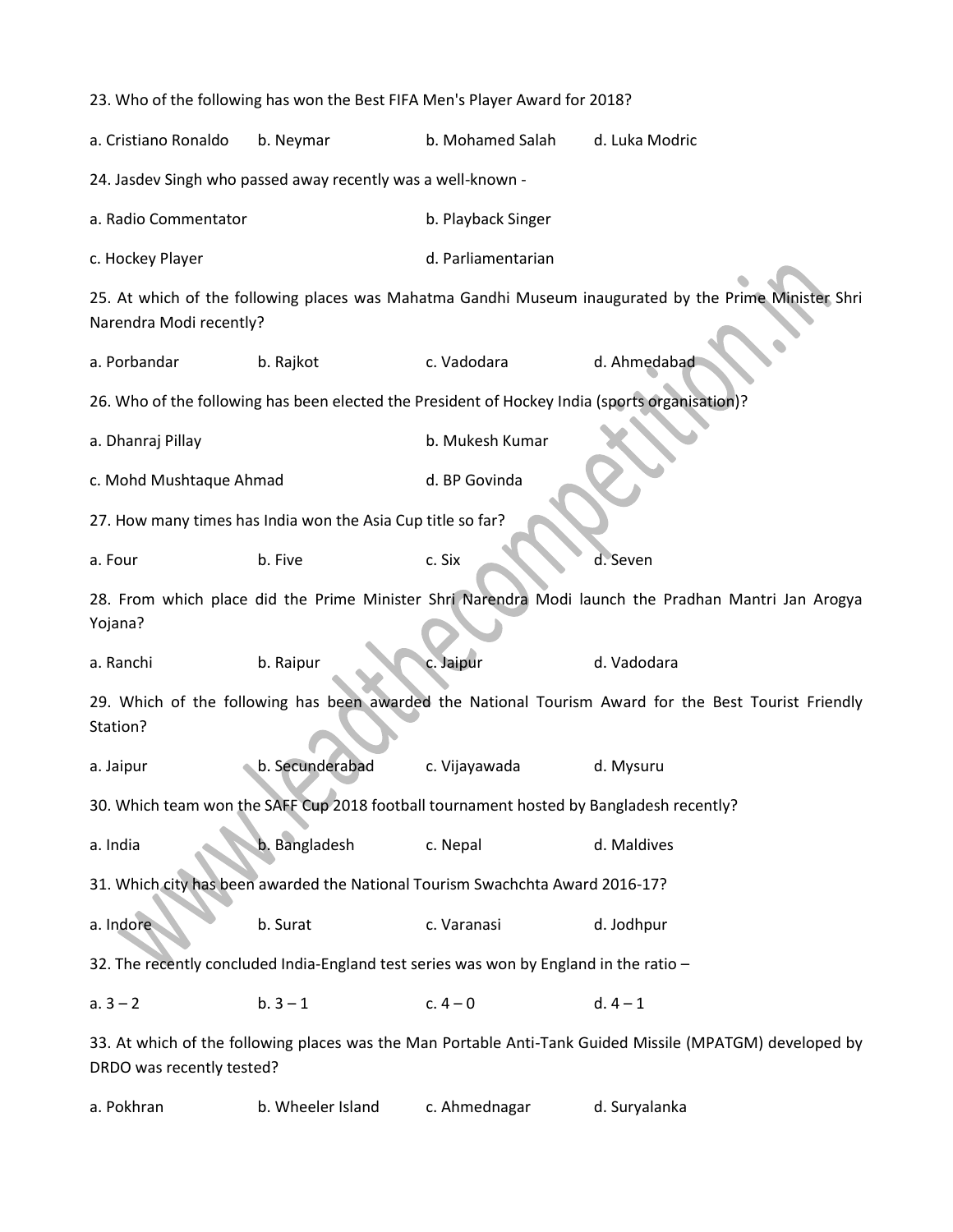| 34. At which place in Assam is a National Institute of Design approved to be set up by the Government?                                    |                                 |                              |                                                                                                              |  |  |  |
|-------------------------------------------------------------------------------------------------------------------------------------------|---------------------------------|------------------------------|--------------------------------------------------------------------------------------------------------------|--|--|--|
| a. Guwahati                                                                                                                               | b. Jorhat                       | c. Bongaigaon                | d. Silchar                                                                                                   |  |  |  |
| 35. The newly launched scheme PM-AASHA is designed to help -                                                                              |                                 |                              |                                                                                                              |  |  |  |
| a. Nurses                                                                                                                                 | b. Manual scavengers c. Farmers |                              | d. Policemen                                                                                                 |  |  |  |
|                                                                                                                                           |                                 |                              | 36. At which of the following two places were the pilot branches of India Post Payments Bank set up in 2017? |  |  |  |
| a. Dehradun and Delhi                                                                                                                     |                                 | b. Vijayawada and Varanasi   |                                                                                                              |  |  |  |
| c. Ranchi and Raipur                                                                                                                      |                                 | d. Bhopal and Bareilly       |                                                                                                              |  |  |  |
| 37. Who of the following has become the first Japanese player to win a Grand Slam tournament after winning<br>US Open 2018 singles title? |                                 |                              |                                                                                                              |  |  |  |
| a. Naomi Osaka                                                                                                                            |                                 | b. Kei Nishikori             |                                                                                                              |  |  |  |
| c. Kimiko Date-Krumm                                                                                                                      |                                 | d. Taro Daniel               |                                                                                                              |  |  |  |
| 38. The famous case of Navtej Singh Johar vs Union of India is related to striking down of -                                              |                                 |                              |                                                                                                              |  |  |  |
| a. Section 497 of IPC                                                                                                                     |                                 | b. Section 377 of IPC        |                                                                                                              |  |  |  |
| c. Section 498A of IPC                                                                                                                    |                                 | d. Section 356 of IPC        |                                                                                                              |  |  |  |
| 39. At which of the following places was the military Exercise Milex 2018 conducted by BIMSTEC countries in<br>September 2018?            |                                 |                              |                                                                                                              |  |  |  |
| a. Choubatia                                                                                                                              | b. Pokhran                      | c. Pune                      | d. Trincomalee                                                                                               |  |  |  |
| 40. What was the name of hurricane which hit the Carolinas states of the USA?                                                             |                                 |                              |                                                                                                              |  |  |  |
| a. Laurence                                                                                                                               | b. Florence                     | c. Mangkhut                  | d. Maria                                                                                                     |  |  |  |
| 41. Mirabai Chanu, who has been awarded the Rajiv Gandhi Khel Ratna Award 2018, is associated with which<br>of the following sports?      |                                 |                              |                                                                                                              |  |  |  |
| a. Boxing                                                                                                                                 | b. Archery                      | c. Squash                    | d. Weightlifting                                                                                             |  |  |  |
| 42. Village Rockstars, which has been selected to be India's official entry at the Academy Awards 2019 is made<br>in which language?      |                                 |                              |                                                                                                              |  |  |  |
| a. Hindi                                                                                                                                  | b. Tamil                        | c. Assamese                  | d. Marathi                                                                                                   |  |  |  |
| 43. Which of the following companies has been awarded the Rashtriya Khel Protsahan Puraskar for 2018?                                     |                                 |                              |                                                                                                              |  |  |  |
| a. Indian Oil Corporation                                                                                                                 |                                 | b. Rashtriya Ispat Nigam Ltd |                                                                                                              |  |  |  |
| b. Mishra Dhatu Nigam Ltd                                                                                                                 |                                 | d. Cochin Shipyard Ltd       |                                                                                                              |  |  |  |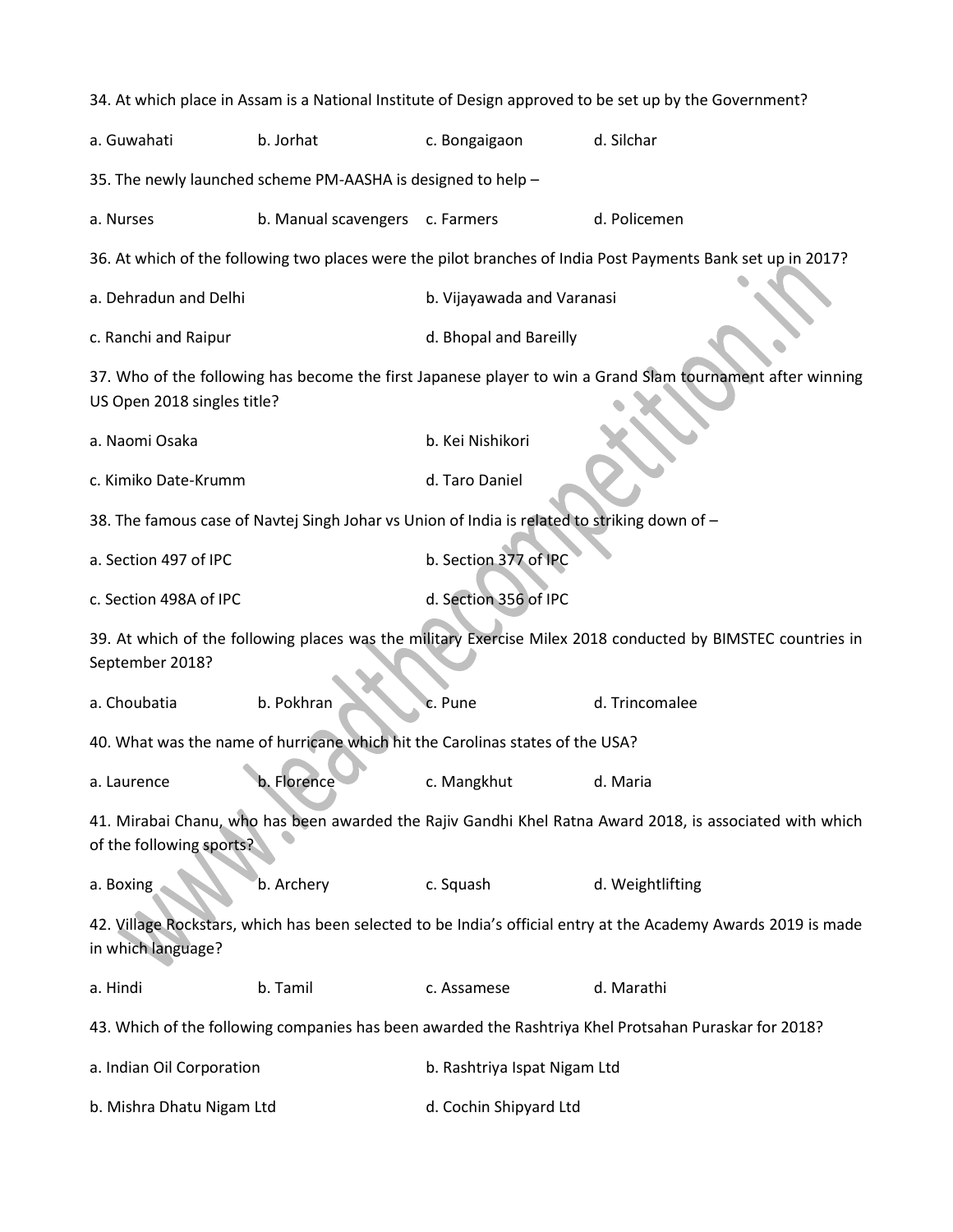44. Section 497 of Indian Penal Code which was struck down by the Supreme Court recently relates to –

| a. Adultery                                                                                                                  |                                                                                                 | b. Unnatural offences       |                                                                                                           |  |  |  |
|------------------------------------------------------------------------------------------------------------------------------|-------------------------------------------------------------------------------------------------|-----------------------------|-----------------------------------------------------------------------------------------------------------|--|--|--|
| c. Jammu and Kashmir                                                                                                         |                                                                                                 | c. AADHAAR                  |                                                                                                           |  |  |  |
|                                                                                                                              | 45. The only match which ended in a tie in the Asia Cup cricket tournament was played between - |                             |                                                                                                           |  |  |  |
| a. India and Bangladesh                                                                                                      |                                                                                                 | b. Pakistan and Afghanistan |                                                                                                           |  |  |  |
| c. Sri Lanka and Pakistan                                                                                                    |                                                                                                 | d. India and Afghanistan    |                                                                                                           |  |  |  |
|                                                                                                                              |                                                                                                 |                             | 46. What is the coverage being provided by Pradhan Mantri Jan Arogya Yojana on per family per year basis? |  |  |  |
| a. 1 lakh                                                                                                                    | b. 2 lakhs                                                                                      | 3.3 lakhs                   | d. 5 lakhs                                                                                                |  |  |  |
| 47. What is the slogan of the India Post Payments Bank?                                                                      |                                                                                                 |                             |                                                                                                           |  |  |  |
| a. Sabka Bank Sabka Vikas                                                                                                    |                                                                                                 | b. Aapka Bank Aapka Dwar    |                                                                                                           |  |  |  |
| b. Aapka Paisa Aapka Bank                                                                                                    |                                                                                                 | c. Har Dak Ghar - Ek Bank   |                                                                                                           |  |  |  |
| 48. Apart from US Open 2018, which other Grand Slam men's singles title has been won by Novak Djokovic in<br>this year 2018? |                                                                                                 |                             |                                                                                                           |  |  |  |
| a. Australian Open                                                                                                           |                                                                                                 | b. French Open              |                                                                                                           |  |  |  |
| c. Wimbledon                                                                                                                 |                                                                                                 | d. None of the above        |                                                                                                           |  |  |  |
| 49. IOWave 2018 was an exercise conducted recently to increase the preparedness in case of -                                 |                                                                                                 |                             |                                                                                                           |  |  |  |
| a. Tsunami                                                                                                                   | b. Nuclear attack                                                                               | c. Earthquake               | d. Any natural disaster                                                                                   |  |  |  |
| 50. Which countries participated in Vostok 2018, a large-scale military drill conducted by Russia in Siberia?                |                                                                                                 |                             |                                                                                                           |  |  |  |
| a. China and Pakistan                                                                                                        |                                                                                                 | b. India and Kazakhstan     |                                                                                                           |  |  |  |
| c. Syria and Uzbekistan                                                                                                      |                                                                                                 | d. China and Mongolia       |                                                                                                           |  |  |  |
| nswers                                                                                                                       |                                                                                                 |                             |                                                                                                           |  |  |  |

| $\mathbf{1}$ . a | 2.c   | 3. b  | 4. d  | 5. a  | 6. b  | 7. d  | 8. b  | 9. a  | 10. a |
|------------------|-------|-------|-------|-------|-------|-------|-------|-------|-------|
| 11.c             | 12.c  | 13.d  | 14. a | 15.c  | 16. b | 17.c  | 18. d | 19. d | 20. a |
| 21.b             | 22. C | 23. D | 24. A | 25. B | 26. C | 27.d  | 28. a | 29. b | 30.d  |
| 31. a            | 32. d | 33.c  | 34. b | 35.c  | 36.c  | 37. a | 38.b  | 39.c  | 40.b  |
| 41. d            | 42. c | 43.b  | 44. a | 45. d | 46. d | 47. b | 48. c | 49. a | 50. d |

**Additional information on some questions**